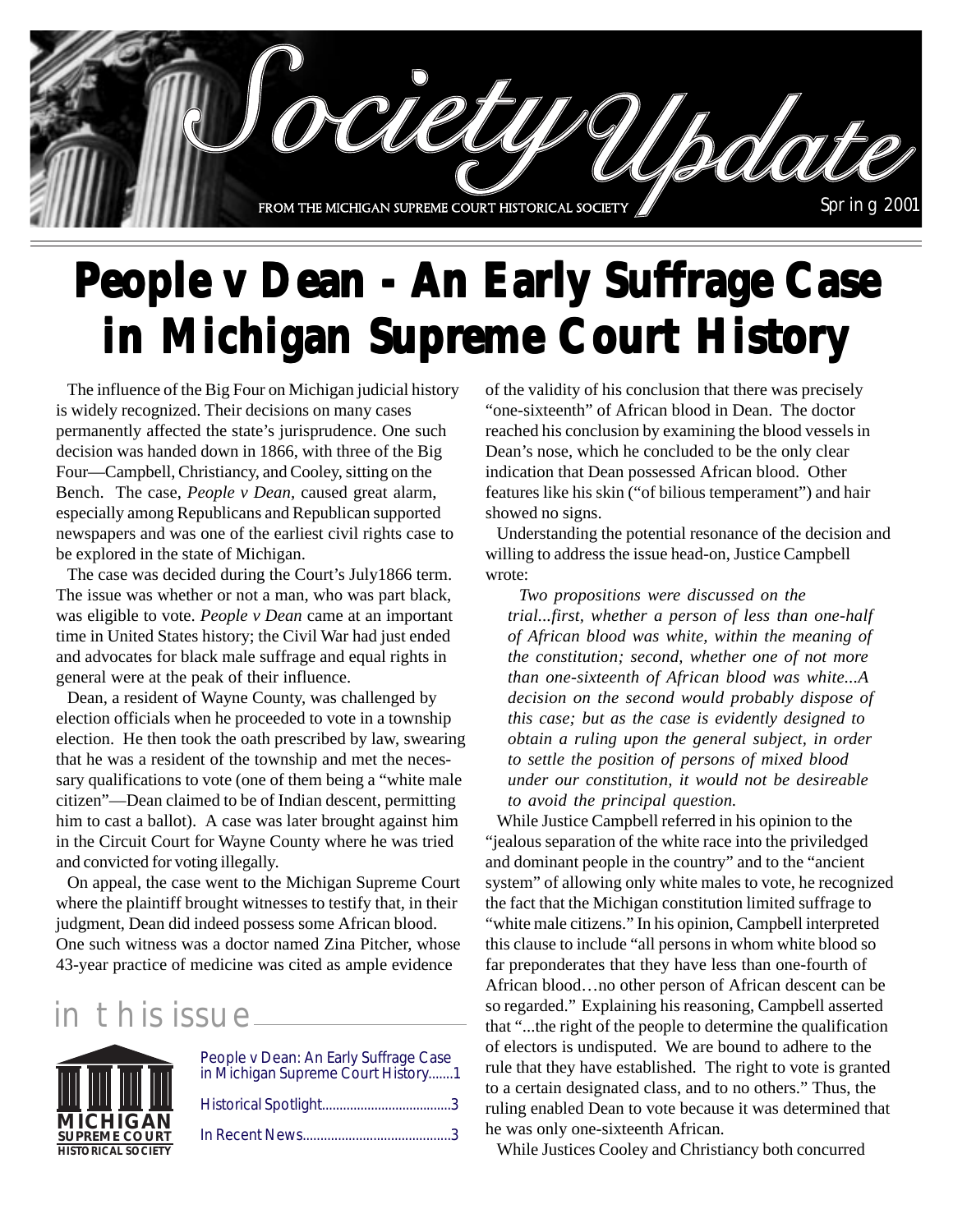with Campbell's ruling, the other justice, George Martin, dissented. Taking the examination of the word "white" one step further, Martin noted that the original law "conferring the right to vote upon free white male citizens...sprang up at a time when slavery was a recognized and powerful institution in the country, overshadowing and to a vast degree controlling the government, and the political sentiments of individuals of all parties." In his written opinion, Martin asked:

*By what authority of law, or principle of reason, can we fix a strain of one-eighth, one-sixteenth, or one-thirtysecond of African blood as a standard of caste, so as to make a man white or black,*

*as he happens to have more or less, and thereby admit or exclude him from the full rights of citizenship?*

A clear supporter of the dissolution of color lines, Martin added:

*In no other country than ours has [this issue] or will [this issue] arise. Is Alexander Dumas less a man for possessing a strain of negro blood, or would he be hustled from the polls in France for that cause? It has been left to freemen of a boasted free government to excite this hatred of races and deny to persons tainted with African blood the equality we boast all Americans are entitled to.*

In a call for change, he asked "Can we not at this day, and in a free state, rise above this rule of slavery, and occupy a still more liberal and humane ground?" Addressing the testimony of Dr. Pitcher, and perhaps taking a shot at his colleagues who agreed with Pitcher's conclusion that Dean possessed one-sixteenth African blood, Martin stated, "If this be the correct rule, we had better have the constitution amended, with all speed, so as to authorize the election or appointment of nose pullers or nose inspectors to attend the election polls in every township and ward of the state to prevent illegal voting." Martin concluded that Dean was white, and would have been, even if he possessed more African blood than had been shown.

The decision by the Michigan Supreme Court urged state Republicans to vouch for a unanimous decision law that would have required the concurrence of all four justices on

The People v. William Dean. arithetional lase. Aforeing  $\eta f$  the plema "addre made of<br>Hern," All persons is what while blood so far proponderates that they have less than one bursts of African blood, are within the measure of that datase of the con Heard May Ist. Beckled July 213. Error to Wayne circuit. Indictment for illegal voting. The facts are stated in the epision. A. Williams, attorney-general, for the people: 1. Under the head of analogy we submit: 6. That section 4351, Comp. L., prescribes that the names to be placed upon the list of persons to serve as grand and petit jurers, shall be those." having the qualifications of electors." In making these lists, the practice throughout the state has ever been to exclude therefrom all persons known to possess any negro or African blood in their veine. \*6. That sec. 1, art. 17, of our state constitution pro- [407] vides that "the militia shall be composed of all ablebodied white male citizens, between the ages of eighteen and forty-five years," etc. See also Sec. 641, Coop. L., and act **AR** *An excerpt from the People v Dean opinion published in the Michigan Reports Volume 14.*

the Supreme Court for a decision to be allowed. The bill, however, did not pass.

The opinion of the Michigan Supreme Court, and paricularly that of Justice Martin, was clearly ahead of its time in attempting to interpret and identify a relatively new problem in the law — the problem of defining terms such as "white," "black," and "mulatto" outside the context of slavery. In determining the correct opinion in this case, the justices examined both the intent of the law and the meaning of the words without overstepping their bounds and creating new law. While much work was still to be done for civil rights in Michigan, this early case was a first step in the right direction.

#### **Notes**

*This piece was in part excerpted from "A Brief History of the Michigan Supreme Court" written by the Society's 1999 Coleman Intern Scott Noto. Material from the 2001 Coleman Internship project, "A Matter of Right" was also incorporated. For other references, see the Michigan Reports, Volume 14, pages 406 - 439.*

# **Save the Date! Annual Membership Luncheon**

**Thursday, April 26, 2001 -- Noon at The Detroit Athletic Club Detroit, Michigan**

**Legal Vignette to be Presented by Former Chief Justice Thomas E. Brennan on the Topic of the Big Four**

**Look for your invitation coming in the mail soon!**

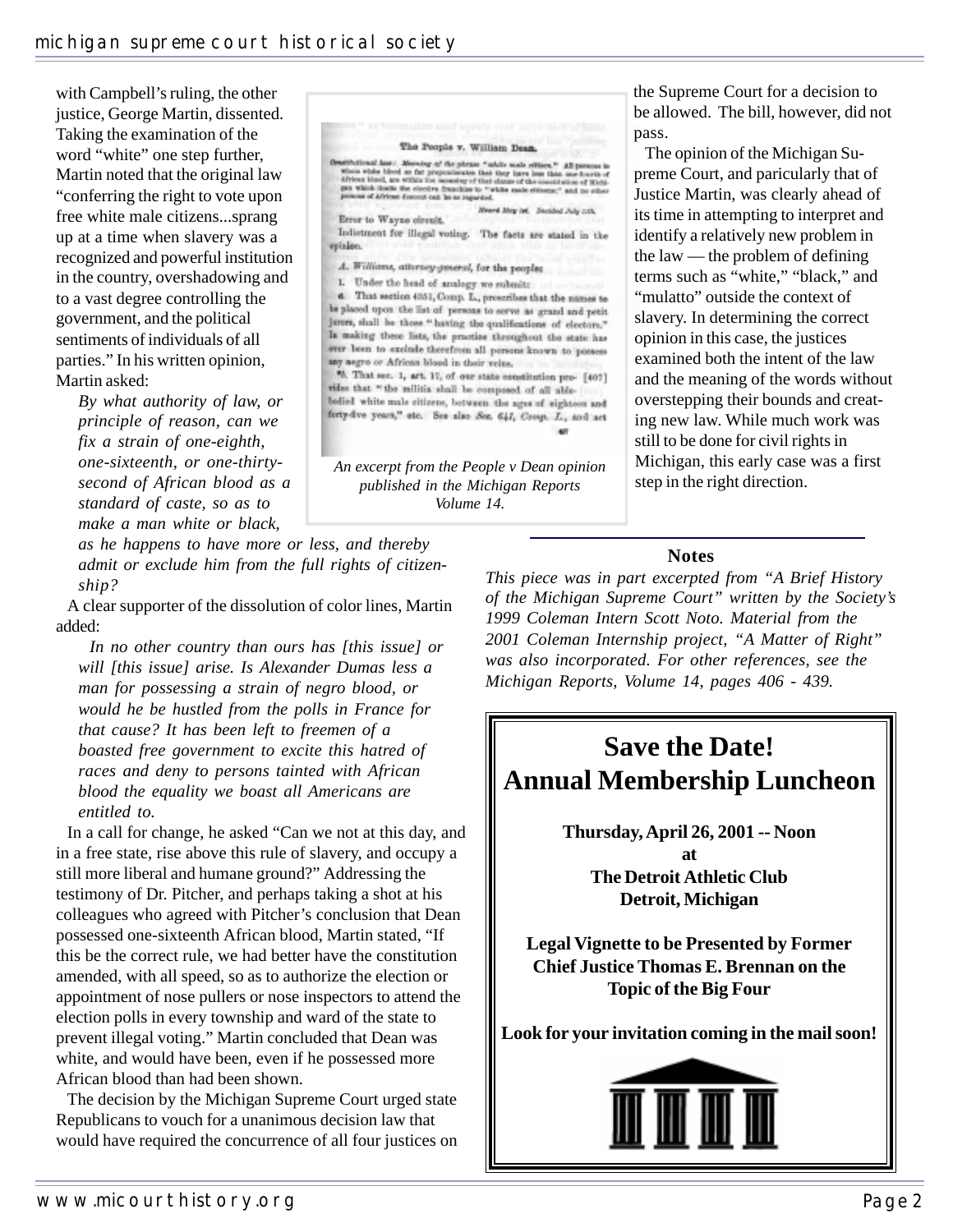## **In the Spotlight: Justice George Martin**

George Martin was born in 1815, in Middlebury, Vermont, and completed all of his pre-law education in that city, graduating from Middlebury College when he was only 18 years old. He studied law with his uncle, Harvey Bell of Montpelier, and with Daniel P. Thompson, the well-known lawyer-novelist. About 1837, he

moved to Grand Rapids, where he practiced law and lived for the rest of his life. In addition to his practice, Martin served in

public office for several years, notably as Justice of the Peace. It is reported that he also sold insurance and real estate. In his early years Martin established a statewide reputation as an equity practitioner.

In 1848, he was elected Kent County judge, holding that office until 1851 when he was appointed to the Kent County (Sixth) Cicuit judgeship by Governor Barry to fill a vacancy caused by the death of Judge Edward Mundy. Martin was elected to a new six-year term gaining "a very handsome majority, although the circuit was at the time very strongly Democratic." As Circuit Judge he was a member of the Michigan Supreme Court, holding this position until his death 16 years later. At the time of the reorganization of the Court in 1857, Judge Martin became the first Chief Justice. He was held in such high esteem by his colleagues that he remained Chief Justice until he died on December 15, 1867. He was succeeded as Chief Justice by Thomas M. Cooley.

Martin was well known and highly regarded in 19th Century legal circles for the "elegance and clearness [of] his opinions [which] would compare with any ever written...A fine sample of his epigrammatic utterances was a declaration that he could not permit judicial doubt more potency than legislative uncertainty."

*(Biography taken from the Michigan Supreme Court Historical Reference Guide, page 47.)*

# **In Recent News...**

### **Cooley Law Grad Makes History**

A Holt resident, Staci Stoddard, made history in January when she graduated from the Thomas M. Cooley Law School with a 4.0 average. Never before in the 28-year history of the law school has anyone graduated with a perfect grade point average.

Just last term, graduate Sal Pirrotta won acclaim with the highestever final average when he collected his diploma with a 3.96 GPA. Four months later, Pirrotta's news-making achievement was surpassed as Stoddard made it through Cooley's rigorous academic program with her unprecedented GPA.

Academic prowess is nothing new for Stoddard. She graduated with a perfect 4.0 GPA from Haslett High School in 1994 and followed that with a stellar 3.88 in the Honors College at Michigan State University.

Stoddard, who interned in the Governor's Legal Division and worked with Judge William Whitbeck in the Michigan Court of Appeals while in school, will be employed in the Michigan Court of Appeals Pre-Hearing Division after taking the bar exam and a brief vacation.

Stoddard, 24, is the daughter of Paul and Sheri Stoddard of Haslett. She and her husband, Adam Stacey, a research analyst for the Michigan House of Representatives, are expecting their first child in July.

In recognition of Staci's achievement, the Michigan Supreme Court Historical Society has extended her a complementary oneyear membership in the Society.

### **Coleman Intern Selected and On Her Way**

Melissa Witcher joined the Society as its 2001 Coleman Intern in January.

Melissa, a native of Brazil who grew up primarily in Northville, Michigan, is currently a senior at Michigan State University. She is majoring in History, minoring in Psychology, and pursuing her secondary education certification through the College of Education. Upon graduation, Melissa intends to complete her education internship in the Lansing area and pursue a career as a high school history teacher.

Melissa was chosen for the 2001 Coleman Internship because of her particular interest in research and her passion for delving into topics. She brings to the Society an interest in minority issues, an understanding of the importance of historical education, and a record of demonstrating personal initiative. In addition, Melissa brings excellent writing skills and a general interest in the history of Michigan to the Society.

As the 2001 intern, Melissa will be researching a variety of topics with the goal of producing several short vignettes for publication and display. She has already completed the gathering of graphics to accentuate the 1999 Coleman internship project "A Brief History of the Michigan Supreme Court" and is working on a project involving civil rights decisions made by the Michigan Supreme Court.

We welcome Melissa enthusiastically and look forward to some informative and effective final products.